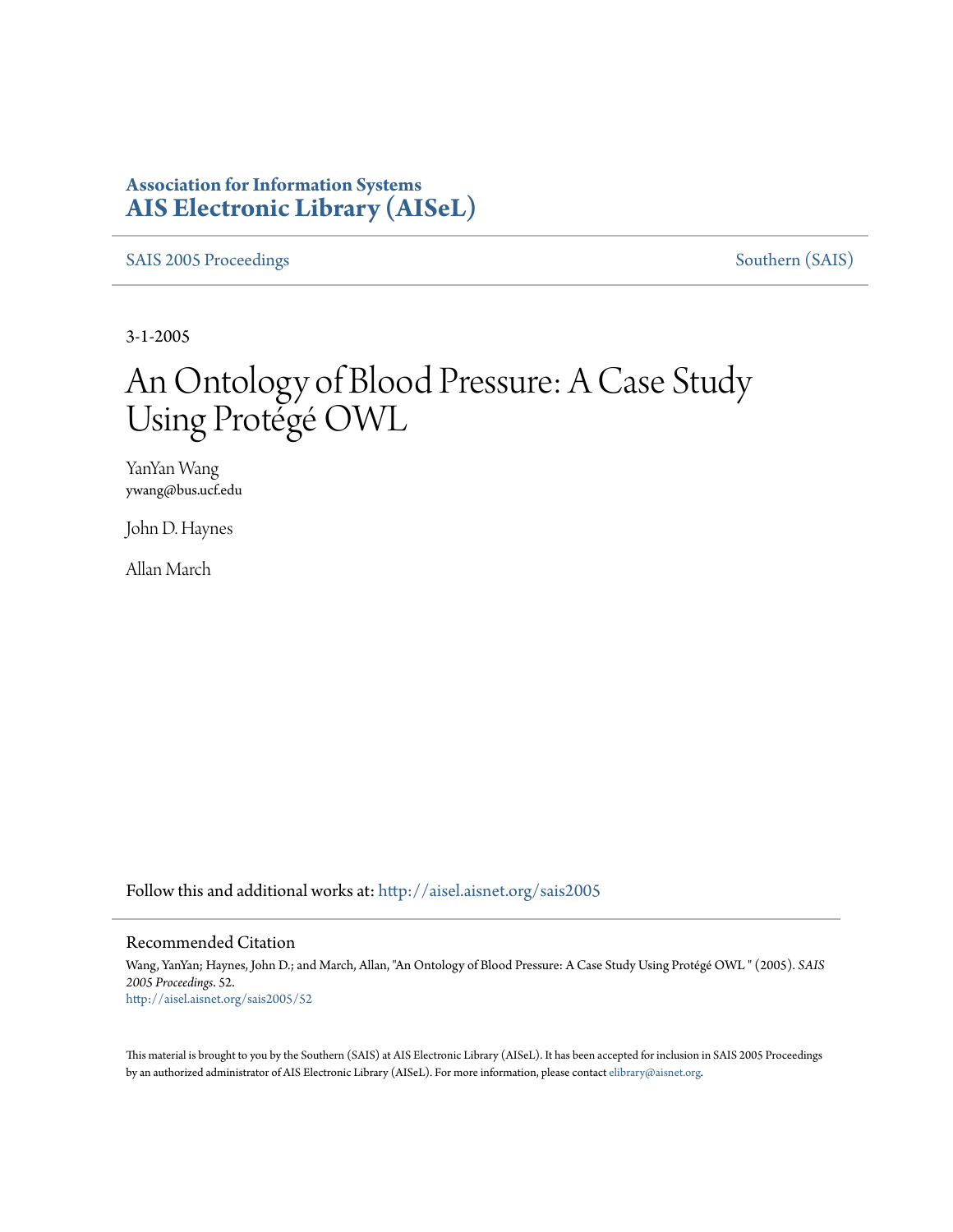# **AN ONTOLOGY OFBLOOD PRESSURE: ACASE STUDY USING PROTÉGÉ OWL**

#### **YanYan Wang**

University of Central Florida ywang@bus.ucf.edu

#### **John D Haynes**

University of Central Florida jhaynes@bus.ucf.edu

### **Allan March, M. D.**  University of Central Florida.

awmarch@mail.ucf.edu

#### **Abstract**

*Although there are vast amounts of information accessible through Web technology, retrieving specifically related information through the Internet can still be difficult. In order to cope with this problem, the World Wide Web Consortium has developed an extension of the current Web called The Semantic Web. The Semantic Web is a standardized mechanism for obtaining meaningful definitions and a fundamental philosophic logic that relates entitites by means of integral relations (the basis for granularity) using conceptual ontology. In this article, the authors describe the essential features of OWL, an Ontology Web Language, and the Semantic Web, and outline their respective representations in Protégé. The authors then utilize OWL to formulate an ontology of blood pressure by extending Kumar and Smith's original blood pressure case study to a domain composed of medical entities. We have a software package that comes with this paper to demonstrate the Ontology for Blood Pressure to a domain composed of medical entities.* 

### **Introduction**

There are vast amounts of biomedical information available on the Internet today, such as research articles, images, clinical guidelines, cancer research reports, etc. Like other available internet data, biomedical information is very difficult to identify by means of data arising from different resources (Golbeck, 2003). To make the matter worse, the exponential growth of terms used in bioinformatics makes accessing data even more confusing. There is an urgent need for a more structured way to develop biomedical information databases.

Fortunately, researchers in biomedical informatics have realized the importance of developing a universally accessible platform to share data for both humans and machines, and, accordingly, many biomedical ontologies have been developed. For example, the National Cancer Institute has been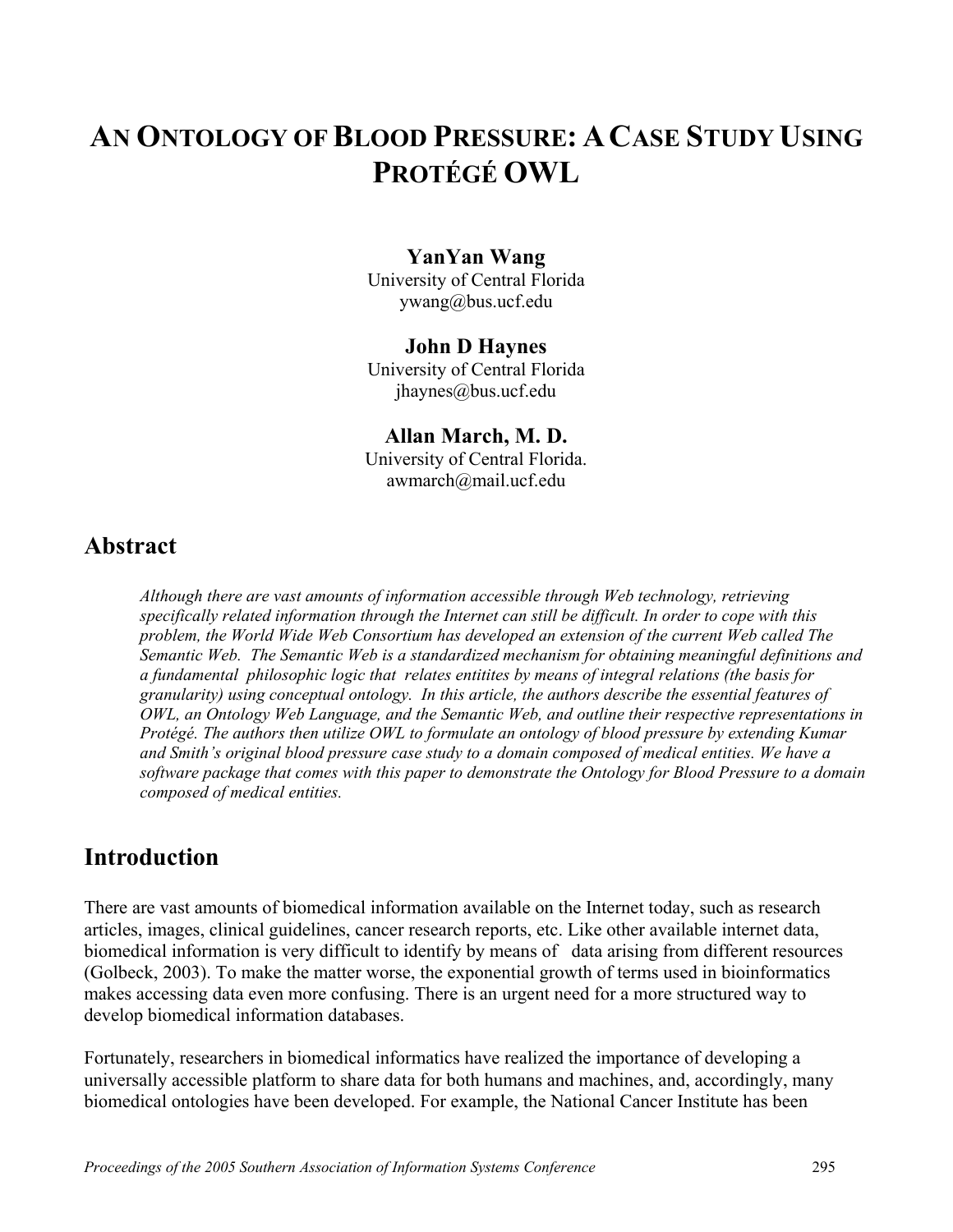developing a thesaurus project to provide a well-defined conceptual model so that cancer-related resources can be structured according to the Semantic Web guidelines.

The purpose of this paper is three fold. Firstly, we draw on the seminal work, "Weaving the Biomedical Semantic Web with the Protégé OWL Plugin," by Knublauch, Damerob and Musen, to give an overview of Protégé and its OWL support. Secondly, we implement, in OWL, an ontology of blood pressure. Thirdly, we extend Kumar and Smith's original contribution via reference to a domain expert in medicine, Dr. Allan March (March, 2004), specifically in relation to blood pressure. We examine the granularity and relations between concepts of ontology, and we regroup and zoom them as necessary.

# **Ontology and the Semantic Web**

The word ontology was first introduced by Christian Wolff in her book "Philosophia prima sive Ontologia (1729)." It is a Greek word meaning "…science of being. Such general notions are the notions of essence, existence, attributes, modes, necessity, contingency, place, time, perfection, order, simplicity, composition, etc." (Wolff, 1728). Despite this rigorous and essential philosophical definition however, over the years the notion of a foundation or "essence of being" for ontology has been delimited even in philosophy (Haynes, 2004). When computer science, or more particularly, artificial intelligence, first borrowed the term ontology from philosophy, of necessity the term became appropriately minimalised to a study of ontology being the study of entities and their relationships (Haynes, 2004). In Information Systems, we note the definition "*Specification of a conceptualization*" from Gruber (1993), who introduces ontology in the context of knowledge sharing.

As we note above, the concept of ontology has been borrowed to enable knowledge sharing and logical articulation of entities in artificial intelligence. Thus, in information systems, ontology is defined as "a set of definitions of a formal vocabulary" in the context of knowledge sharing. Importantly, such a definition reveals some "properties" of ontology in the area of knowledge sharing and of AI, thus forming the basis for the community to agree to use the same vocabulary specified by the ontology language (Gruber, 1993).

Ontologies in the context of artificial intelligent are usually presented in a logic-base language, so that they express sound and meaningful relationships for class, functions, properties and relations as they would ideally in the real world. Such ontologies include machine readable definitions of concepts and the relationships among them to automate searching across different resources; they also are human friendly for easy understanding and editing.

The web can only reach its full potential where all data becomes shared through an automatic tool both by machine and humans. Open specifications of the infrastructure components have to be developed for large scale deployment that will be necessary to scale in the Web in the future. For the past five years, the World Wide Web Consortium has been trying to extend the current web to The semantic Web largely through research efforts (Miller, 2004).

The Semantic Web is defined as "a common framework that allows data to be shared and reused across applications, enterprises, and community boundaries." (Brickley et al, 2004) In February 2004, the World Wide Web Consortium approved two key Semantic Web technologies, the revised Resource Description Framework (RDF) and the Web Ontology Language (OWL). It has marked the starting of a broad commercial platform for data on the web after over five years of research. It is an important signal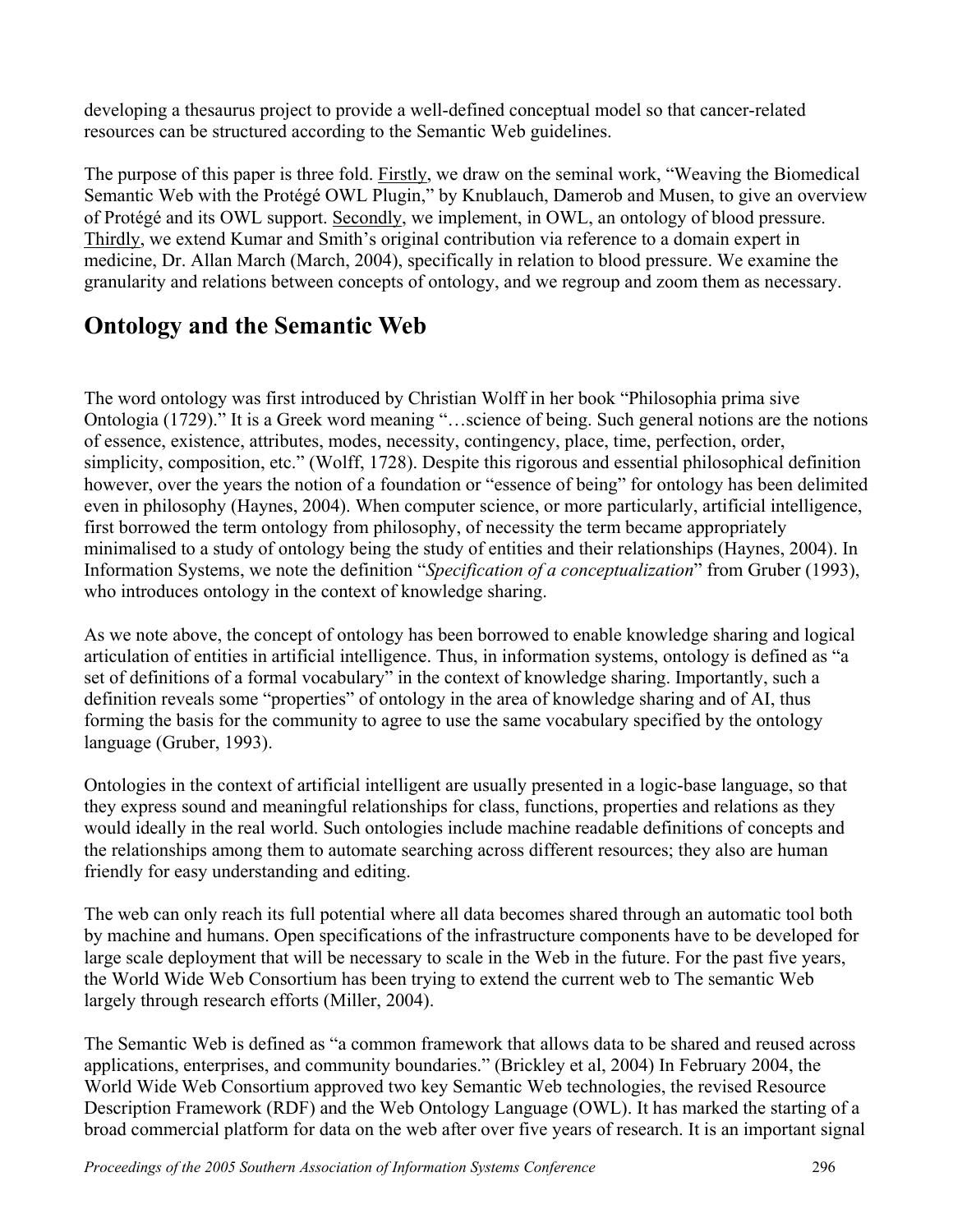for a mass market for tools that enable complex association for structured data on the web (Brickley et al, 2004).

OWL, a Web Ontology Language, unlike earlier web ontology languages such as DAML + OIL have been used for specific user communities (particularly in the sciences and in company-specific ecommerce applications). It is designed for the architecture of World Wide Web, especially for The Semantic Web. OWL builds on RDF and RDF Schema and adds more vocabulary to describe properties and classes: among others, relations between classes, equality, richer typing of properties and characteristics of properties, and enumerated classes (Miller, 2004). This richer typing of properties by OWL enables a more meaningful granularity (or at the very least a sense of granularity) and as such brings OWL, an example of an ontology, closer to the earlier philosophical definition of ontology (Haynes, 2004). Accordingly, many philosophers have contributed to OWL (Smith, Kumar, and Gruber to name a few).

## **Protégé and OWL**

Promoted by the World Wide Web Consortium, OWL is now a widely utilized ontology language for information sharing for Semantic Web contents. Many ontology development tools have been enabled to create the OWL ontology, among them, Protégé, which is an open source development environment with a large community of active users maintained by the Department of Informatics at Stanford University. Ever since the beginning of the 1990, Protégé has been used to build large-scale biomedical applications. With the recent creation of the OWL Plugin, Protégé has become one of the leading OWL development environments.

Protégé provides capabilities for editing classes, properties, and instances (individuals) of the classes (see figure 1). One of its strengths is that it can automate a user interface from class definitions of source code, thus speeding up the knowledge acquisition process and making the user interface customization easy. The OWL Plugin can be used to edit OWL files in various ways, to edit OWL ontologies class definitions, and to link external resources to one's own ontologies, etc. Its user friendly interface makes this editing less confusing, time sufficient, and energy saving (Knublauch et al, 2004).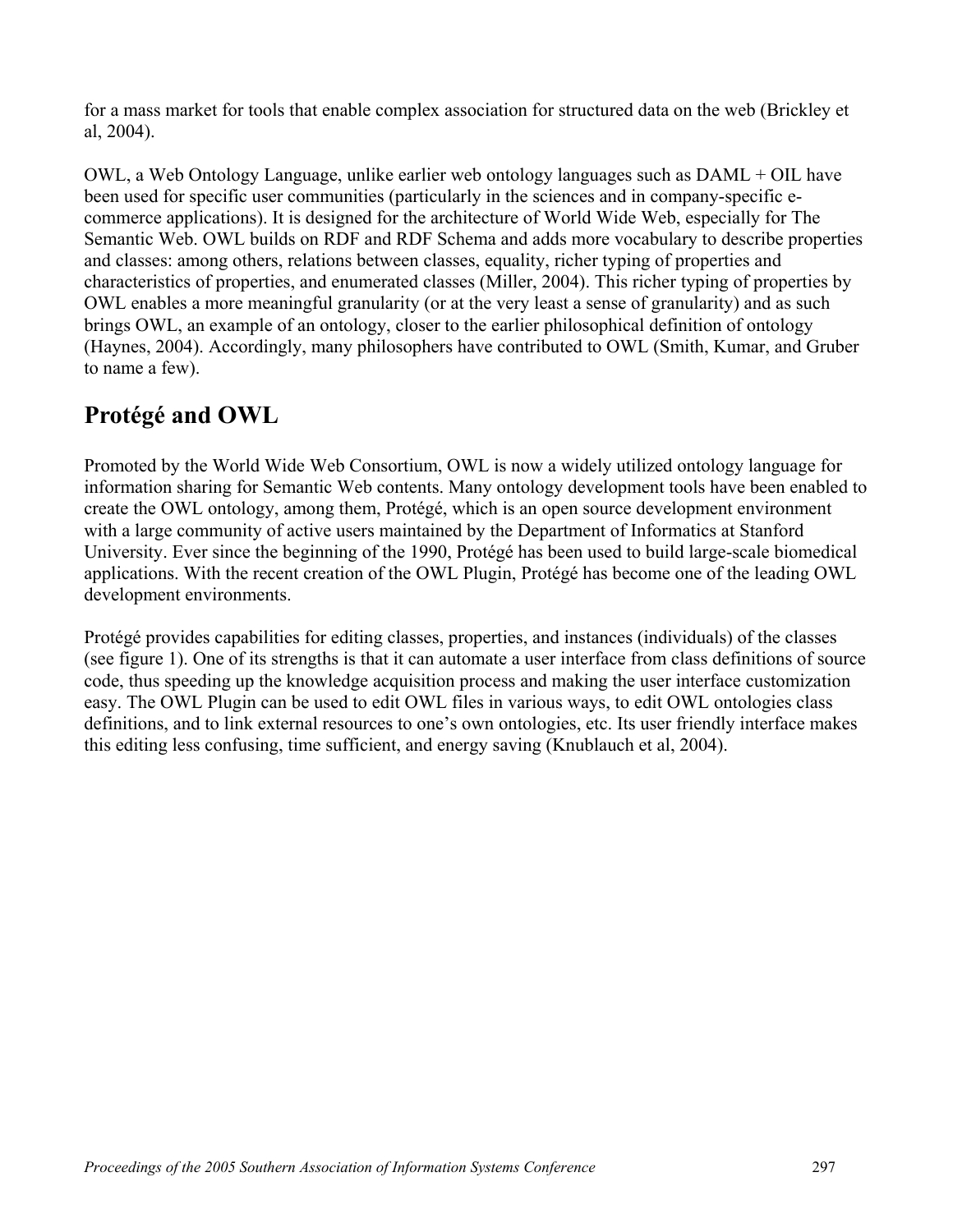

#### **Figure 1: protégé class editor**

An OWL ontology is a complex network of entities and their relationships. These networks such as blood pressure are, in essence, the art of partitioning. There are many ways to group these entities, and there is no single best approach. Different partitions are possible to represent different levels of granularity (Kumar et al, 2003) and ontology grouping. For each given partition, there are usually many groups and each of them consists of layers of classes, subclasses, and instances. For example, in the domain of blood pressure, we will have sodium Function, Function, dependent Continuant, basis entity, then ontology of blood pressure, etc. Each class and instance are then related through their properties and restriction. For example, renin is related to Angiotensin I because creation of renin in kidney will produce angiotensin I.

Classes define groups of individuals that share some characteristics or properties. Classes can be nested in multiple layers, and a class can be a subclass of multiple super-classes. Therefore, one can infer that if an individual is a sodium Function, then it is also a basic entity (see figure 2). Properties state relationships among individuals or from individuals to data values. Examples of properties include hasName, hasNumber, hasFunction, and isPartOf. The first two are related to two different datatypes, the third one is a related one of an individual to another, the last one is a state one individual and has intersection to another individual (McGuinness, 2004).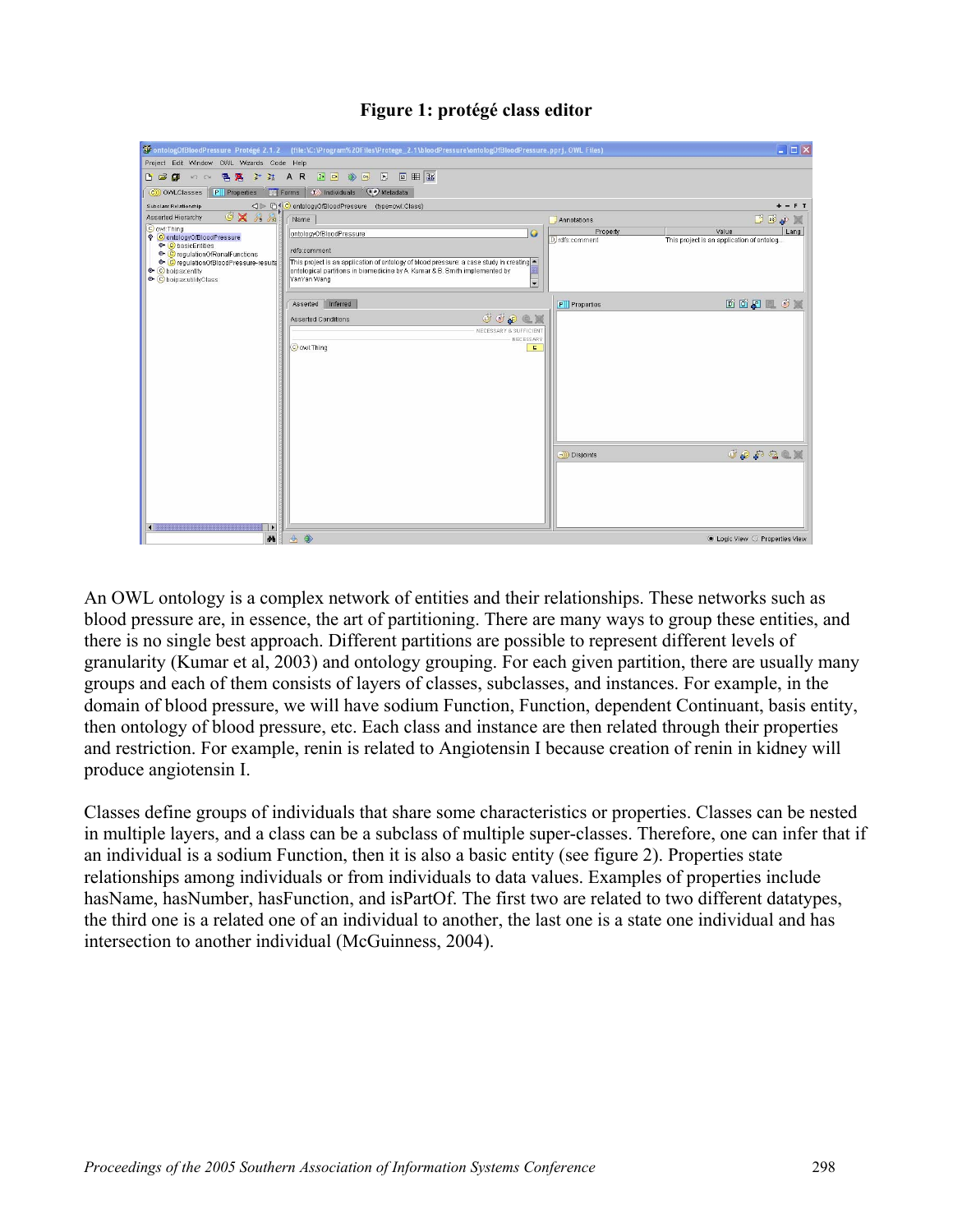

#### **Figure 2: Class hierarchy**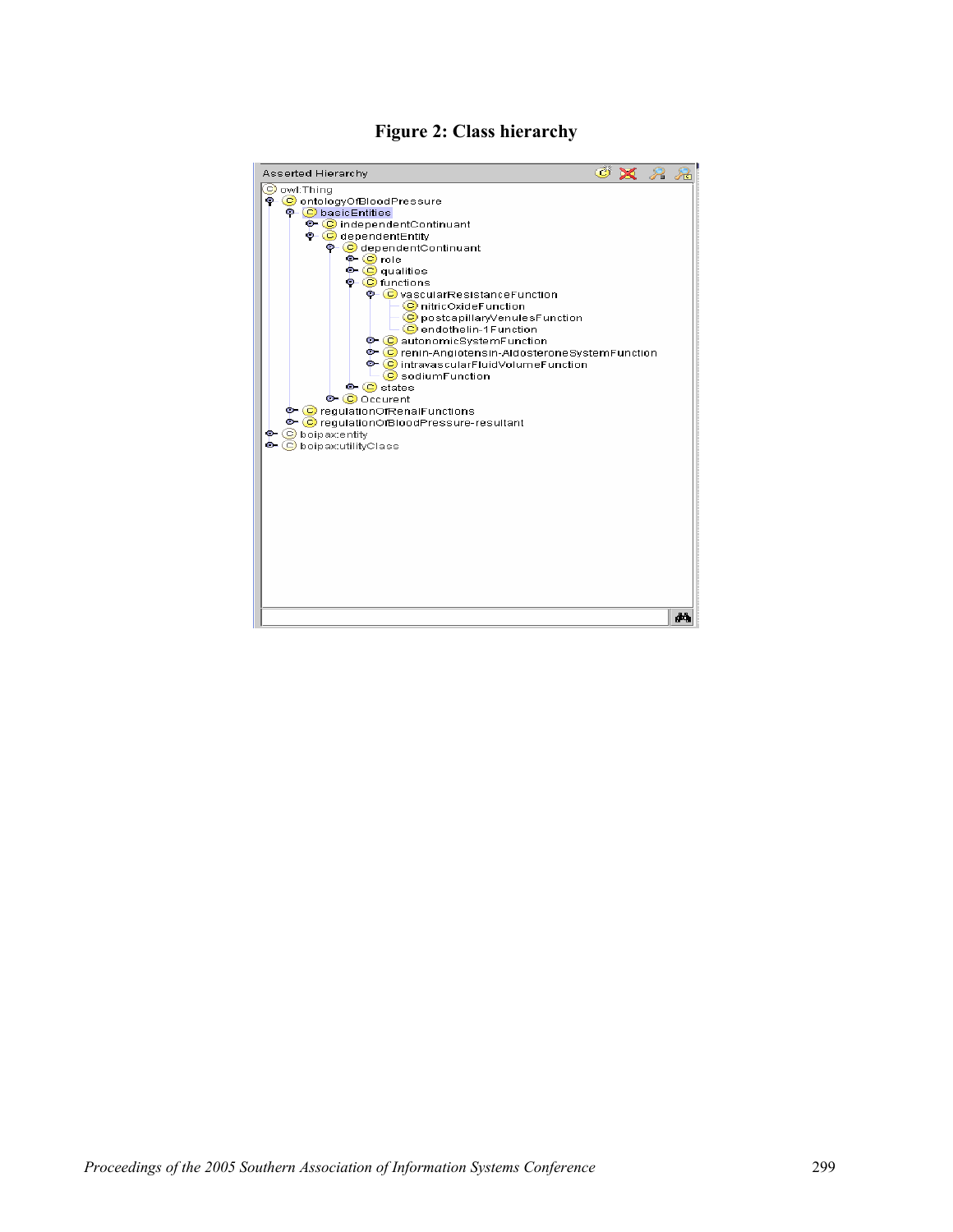## **Building an ontology of blood pressure with Protégé**

One of the most important aspects of OWL is in terms of its isomorphism characteristic. Recall the goal of the Semantic Web is to create a universal medium for the exchange of information. OWL was designed as the tool to achieve this purpose. Consider that an ontology has to strive to be flexible as possible, for the more general the data sets are, the more isomorphism they get, and the easier access between the resources relevant to the domain in question, the more it will reveal elements of reality represented by a maximally comprehensive philosophical ontology of that domain (Simon et al, 2004). "Blood pressure is the pressure exerted on the arterial walls by the flow of blood." (Kumar et al, 2003). The definition reveals that "blood pressure" includes both function to exert pressure, and also some states. Just like all other aspects of the body system, blood pressure is subdivided into many functions and at a variety of levels. All functions, sub-functions, involve "massive causal interaction with each other and with their surrounding environments." (Smith et al, 2004.) An ontology of blood pressure has to be able to reveal the complex association of body functions and the relationship between the entities by which blood pressure is regulated, as well as the anatomical structure and physiological process (Kumar et al, 2003).





For example, as we change position from laying down to suddenly standing up, our blood pressure is decreased. Then the baro-receptor will sense the change, and baro-receptor reflex is stimulated by the decrease in blood pressure. This change will affect the autonomic nervous system. The cardiac output function (manifested by an increased heart rate) is likely to be affected by the change in the autonomic nervous system; therefore, there will be an increase in blood pressure. This sequence of related occurrences thereby restores the blood pressure to its normal level (March, 2004).

**Figure 4: Regulation of blood pressure (March, 2004)** 

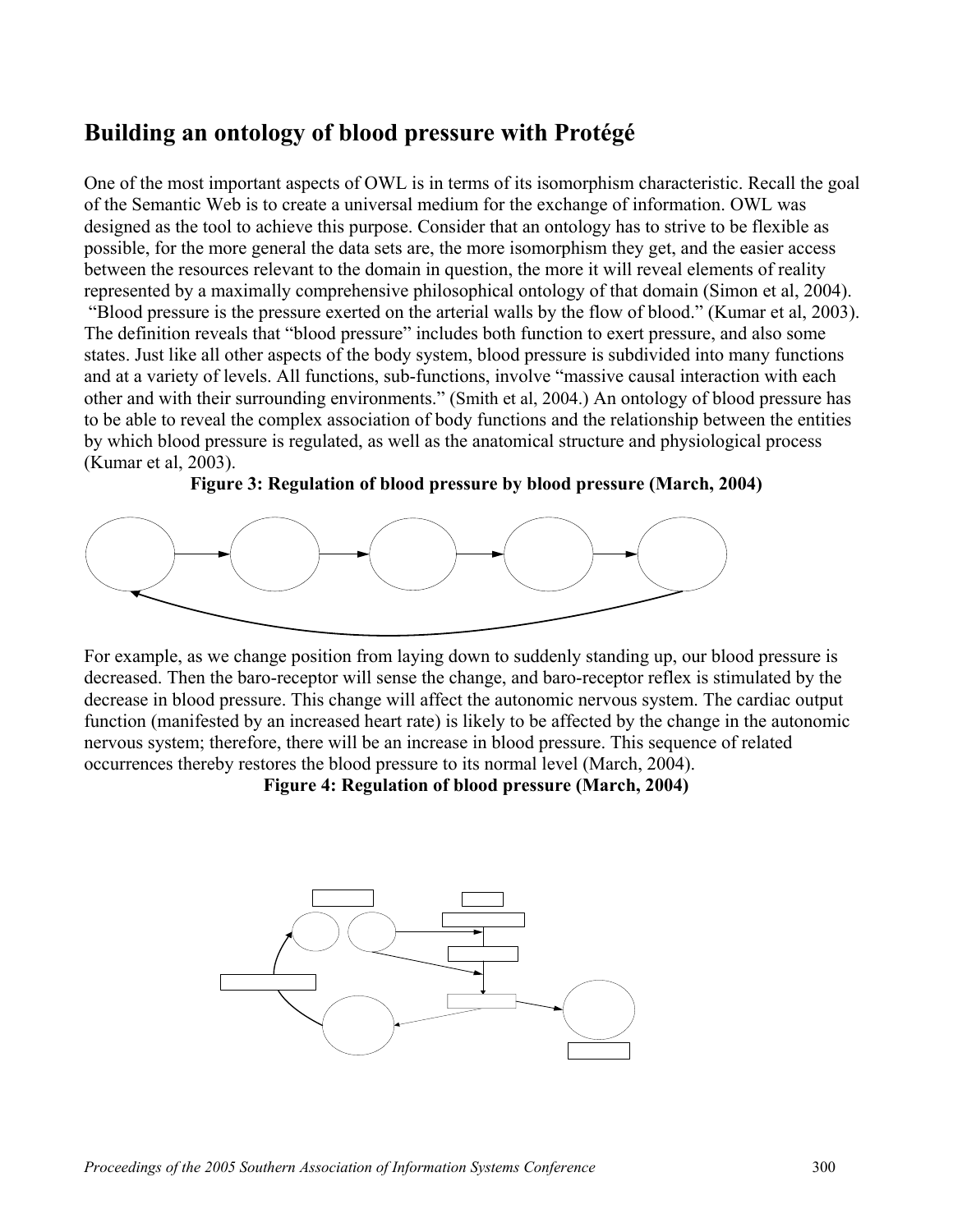The regulation of blood pressure is much more complicated than we have demonstrated above. Each function is nested in functions, and each of them is related in a web of networks. An ontology of blood pressure needs to be able to reveal the relationship for all of the entities, functions, processes, states – involved in the above and more. Based on partition in the Kumar article, we divide the ontology in two subclasses, basic entities and 'Regulation of'.

# **Discussion and Conclusion**

OWL has the capacity of thousands of classes and each of them can have many properties as well. For the purpose of this paper, we start with a less ambitious implementation ontology of blood pressure. The potential usage for this project could be teaching, decision support for clinical practice, sharing of neuroimaging data, or semantic assistance for data processing tools.

In this brief version of a much larger paper, we have presented an ontology in relation to biomedical data through implementing an ontology of blood pressure using the Protégé OWL Plugin. Although many have studied the use of an ontology in the development of large clinical terminologies, much more work needs to be done, in particular in association with biomedical domain experts to use the rich semantics of OWL.

# **References**

Brickley, Dan, Connolly, Dan Eric, Hendler, McBride, Brian, Jim Miller, Schreiber, Guus, and Ralph Swick, Semantic We*b,<http://www.w3.org/2001/sw/>,* 07/26/2004

Christian W (1728), *Preliminary discourse on philosophy in general* - Translated, with an introduction and notes, by Richard J. Blackwell - Indianapolis & New York, The Bobbs-Merrill Company, Inc. 1963 (pp. 17).

Gruber, T. R. (1993). A translation approach to portable ontologies. *Knowledge Acquisition*, 5(2), 199- 220.

Gruber, T. R. (1993, March) Toward principles for the design of ontologies used for knowledge sharing. Presented at the Padua workshop on Formal Ontology, to appear in an edited collection by Nicola Guarino

Haynes J. D. (2004) Personal conversations and communications with Dr. John Haynes, MIS Department at the University of Central Florida.

Hendler, J., Berners-L., T. & Miller, E. (2002, October). Integrating applications on the Semantic Web, Journal of the Institute of Electrical Engineers of Japan, 122(10), 676-680.

Hefflin, J. (2004, Feberary 10). Web Ontology Language (OWL) Use Cases and Requirements. <http://www.w3.org/TR/2003/WD-webont-req-20030331/>.

Knublauch, H, Dameron, O, & Musen, M. A. (2004). Weaving the biomedical semantic web with the protégé OWL plugin. In *First* International Workshop on Formal Biomedical Knowledge Representation KRMED04, 39-47.